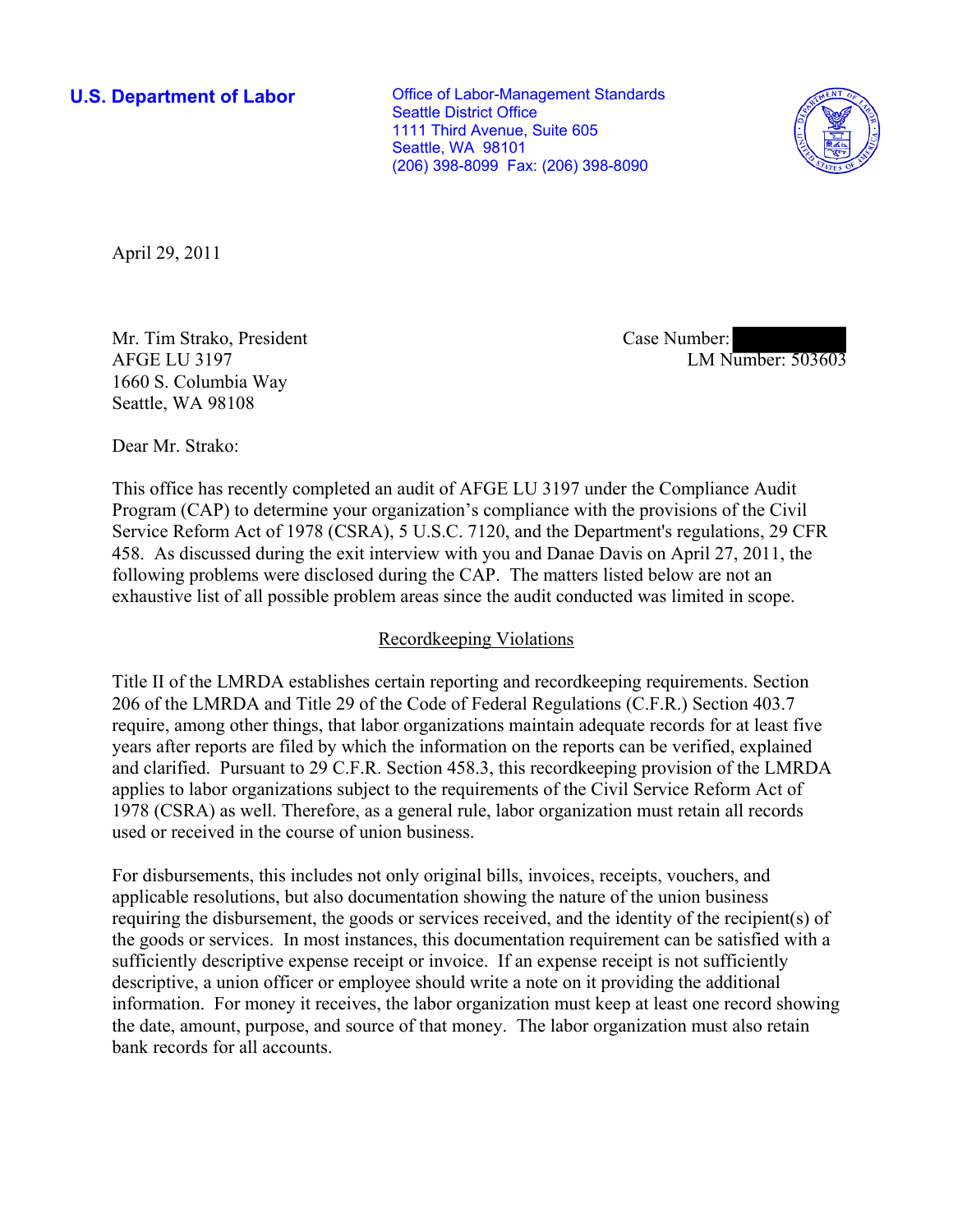The audit of Local 3197s 2010 records revealed the following recordkeeping violation:

General Reimbursed and Credit Card Expenses

Local 3197 did not retain adequate documentation for reimbursed and credit card expenses incurred by union officers totaling at least \$131,998. For example, the credit card, union checks and debit card were used to pay for airfare, hotel, lost wages, refreshments, partial attorney fees, per capita, and miscellaneous reimbursements and were not supported with a union record to verify or explain the expense.

As previously noted above, labor organizations must retain original receipts, bills, and vouchers for all disbursements. The president and treasurer (or corresponding principal officers) of your union, who are required to sign your union's LM report, are responsible for properly maintaining union records.

Based on your assurance that Local 3197 will retain adequate documentation in the future, OLMS will take no further enforcement action at this time regarding the above violations.

## Reporting Violations

Pursuant to 29 C.F.R., Section 458.3, the reporting requirement under 29 C.F.R. Section 403.2 (see Section 201(b) of the Labor-Management Reporting and Disclosure Act (LMRDA)) is made applicable to labor organizations subject to the requirements of the CSRA. This provision requires labor organizations to file annual financial reports that accurately disclose their financial condition and operations. The audit disclosed a violation of this requirement. The Labor Organization Annual Report LM-3 filed by Local 3197 for fiscal year ending December 31, 2010, was deficient in the following areas:

1. Cash Reconciliation

It appears that the cash figures reported in Items 25, 44, and 55 are not the cash figures according to the union's books after reconciliation to the bank statements and all the receipts and disbursements are not accurately recorded. The instructions for Item 25 state that the union should obtain account balances from its books as reconciled to the balances shown on bank statements; and all receipts and disbursements should be accurately recorded.

Local 3197 must file an amended Form LM-3 for fiscal year ending December 31, 2010, to correct the deficient items discussed above. I provided you with a blank form and instructions, and advised you that the reporting forms and instructions are available on the OLMS website (www.olms.dol.gov). The amended Form LM-3 should be submitted to this office at the above address as soon as possible, but not later than May 20, 2011. Before filing, review the report thoroughly to be sure it is complete, accurate, and signed properly with original signatures.